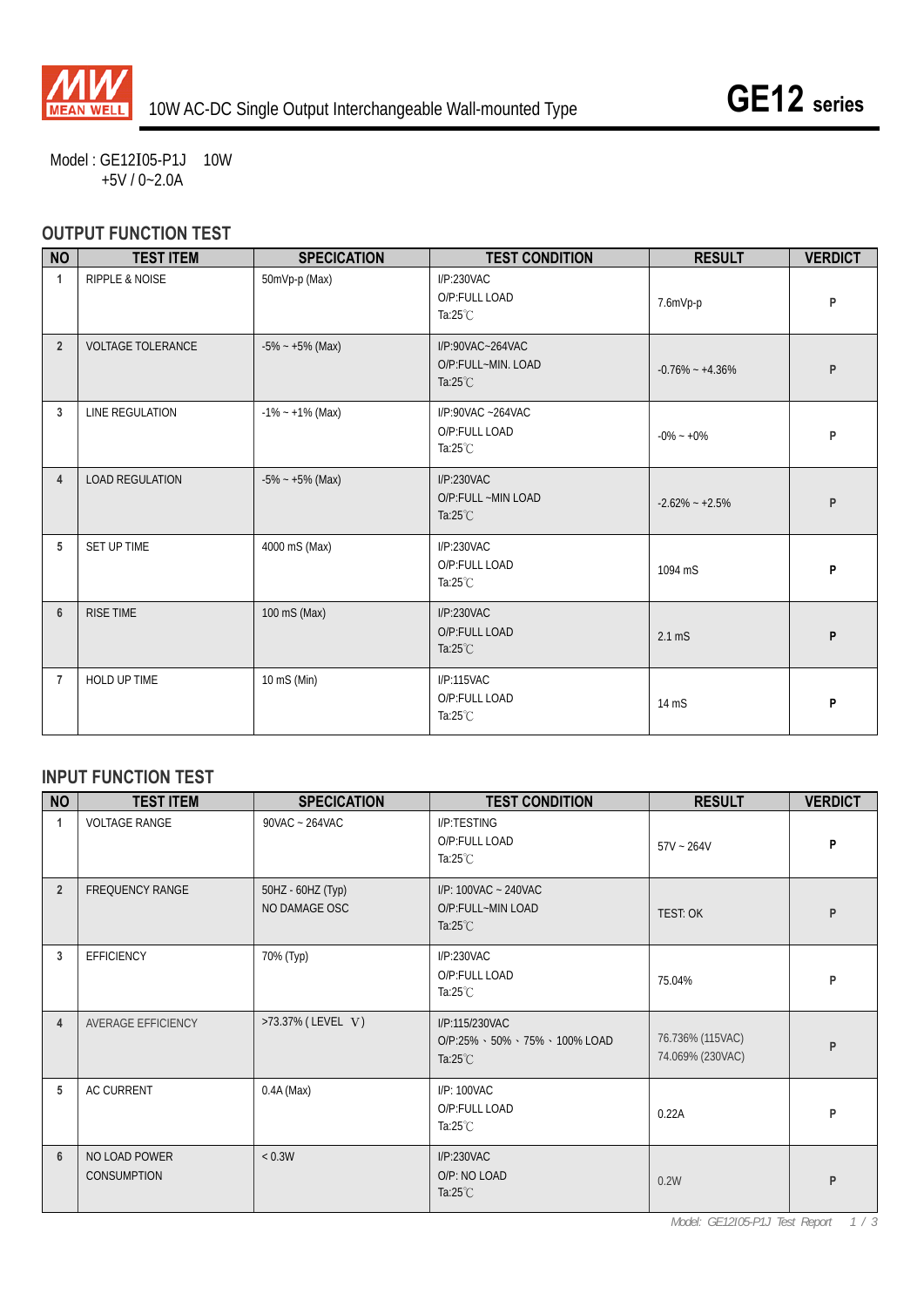

|   | <b>INRUSH CURRENT</b>  | < 80A<br><b>COLD START</b> | I/P:230VAC<br>O/P:FULL LOAD<br>Ta:25 $°C$        | 60A                        |  |
|---|------------------------|----------------------------|--------------------------------------------------|----------------------------|--|
| 8 | <b>LEAKAGE CURRENT</b> | < 0.25mA                   | I/P:240VAC<br>O/P:Min LOAD<br>Ta: $25^{\circ}$ C | L-FG:0.02mA<br>N-FG:0.02mA |  |

#### **PROTECTION FUNCTION TEST**

| <b>NO</b> | <b>TEST ITEM</b>        | <b>SPECICATION</b>                          | <b>TEST CONDITION</b>                             | <b>RESULT</b>                                    | <b>VERDICT</b> |
|-----------|-------------------------|---------------------------------------------|---------------------------------------------------|--------------------------------------------------|----------------|
|           | OVER LOAD PROTECTION    | $110 - 200\%$ (Typ)                         | I/P:230VAC<br>O/P:TESTING<br>Ta: $25^{\circ}$ C   | 174%<br><b>HICCUP MODE</b><br>RESET AUTO RECOVER | P              |
|           | OVER VOLTAGE PROTECTION | CLAMP BY ZENER DIODE<br>$115 - 135\%$ (Typ) | I/P:230VAC<br>O/P:MIN LOAD<br>Ta: $25^{\circ}$ C  | CLAMP BY ZENER DIODE                             | P              |
| 3         | SHORT PROTECTION        | SHORT OUTPUT<br><b>HOUR NO DAMAGE</b>       | I/P:264VAC<br>O/P:FULL LOAD<br>Ta: $25^{\circ}$ C | NO DAMAGE<br>HICCUP MODE<br>RESET AUTO RECOVER   | P              |

### **SAFETY TEST**

| <b>NO</b> | <b>TEST ITEM</b>            | <b>SPECICATION</b>              | <b>TEST CONDITION</b>                     | <b>RESULT</b>                         | <b>VERDICT</b> |
|-----------|-----------------------------|---------------------------------|-------------------------------------------|---------------------------------------|----------------|
|           | WITHSTAND VOLTAGE           | $I/P$ -O/P:4242VDC/min          | I/P-O/P:4242VDC/min<br>Ta: $25^{\circ}$ C | I/P-O/P:0.002 mA<br>NO DAMAGE         | D              |
|           | <b>ISOLATION RESISTANCE</b> | $I/P$ -O/P:500VDC>100M $\Omega$ | $I/P$ -O/P:500VDC<br>Ta: $25^{\circ}$ C   | $I/P$ -O/P:>30G $\Omega$<br>NO DAMAGE | D              |

### **ENVIRONMENT TEST**

| <b>NO</b> | <b>TEST ITEM</b>      |                                | <b>SPECICATION</b>                     | <b>TEST CONDITION</b>           |                  |                  | <b>RESULT</b>    |  | <b>VERDICT</b> |
|-----------|-----------------------|--------------------------------|----------------------------------------|---------------------------------|------------------|------------------|------------------|--|----------------|
| 1         | TEMPERATURE RISE TEST | 1. ROOM AMBIENT BURN-IN: 13HRS |                                        |                                 |                  |                  |                  |  |                |
|           |                       |                                | I/P:230VAC O/P:100% LOAD<br>Ta=25 $°C$ |                                 |                  |                  |                  |  |                |
|           |                       | 2. ROOM AMBIENT BURN-IN: 1HRS  |                                        |                                 |                  |                  |                  |  |                |
|           |                       |                                | I/P:230VAC O/P:75% LOAD                | Ta=40 $^{\circ}$ C              |                  |                  |                  |  |                |
|           |                       | 3. ROOM AMBIENT BURN-IN: 44HRS |                                        |                                 |                  |                  |                  |  |                |
|           |                       |                                |                                        | Ta=50 $^{\circ}$ C              |                  |                  |                  |  |                |
|           |                       |                                |                                        |                                 |                  |                  |                  |  |                |
|           |                       | <b>NO</b>                      | Position                               | P/N                             |                  | $\overline{2}$   | 3                |  |                |
|           |                       | 1                              | D <sub>2</sub>                         | 1N4007                          | $59.9^{\circ}$ C | $66.5^{\circ}$ C | 68.8°C           |  | P              |
|           |                       | 2                              | D <sub>8</sub>                         | FR107                           | $77.9^{\circ}$ C | $81.9^{\circ}$ C | 79.8°C           |  |                |
|           |                       | 3                              | I/P C4                                 | 10uF/400V 10*16 KM 105℃ SAMXON  | $61.5^{\circ}$ C | $68.1^{\circ}$ C | 69.8°C           |  |                |
|           |                       | 4                              | Q1                                     | STK0260                         | $76.4^{\circ}$ C | $81.4^{\circ}$ C | 79.1°C           |  |                |
|           |                       | 5                              | T1                                     | $EF-20$                         | $81.3^{\circ}$ C | $82.2^{\circ}$ C | $80.0^{\circ}$ C |  |                |
|           |                       | 6                              | $O/P$ D <sub>9</sub>                   | SR506                           | 110.3°C          | 102.9°C          | 93.9°C           |  |                |
|           |                       | $\overline{7}$                 | <b>O/P C11</b>                         | 1000uF/10V 8*16 GT 105°C SAMXON | $83.0^{\circ}$ C | $81.3^{\circ}$ C | 78.7°C           |  |                |
|           |                       | 8                              | C6                                     | 22uF/50V 5*11 RL 105℃ SAMXON    | $66.6^{\circ}$ C | 71.1°C           | $72.1^{\circ}$ C |  |                |
|           |                       | 9                              | U1                                     | OB2263                          | $67.2^{\circ}$ C | 73.0℃            | $74.1^{\circ}$ C |  |                |
|           |                       |                                |                                        |                                 |                  |                  |                  |  |                |